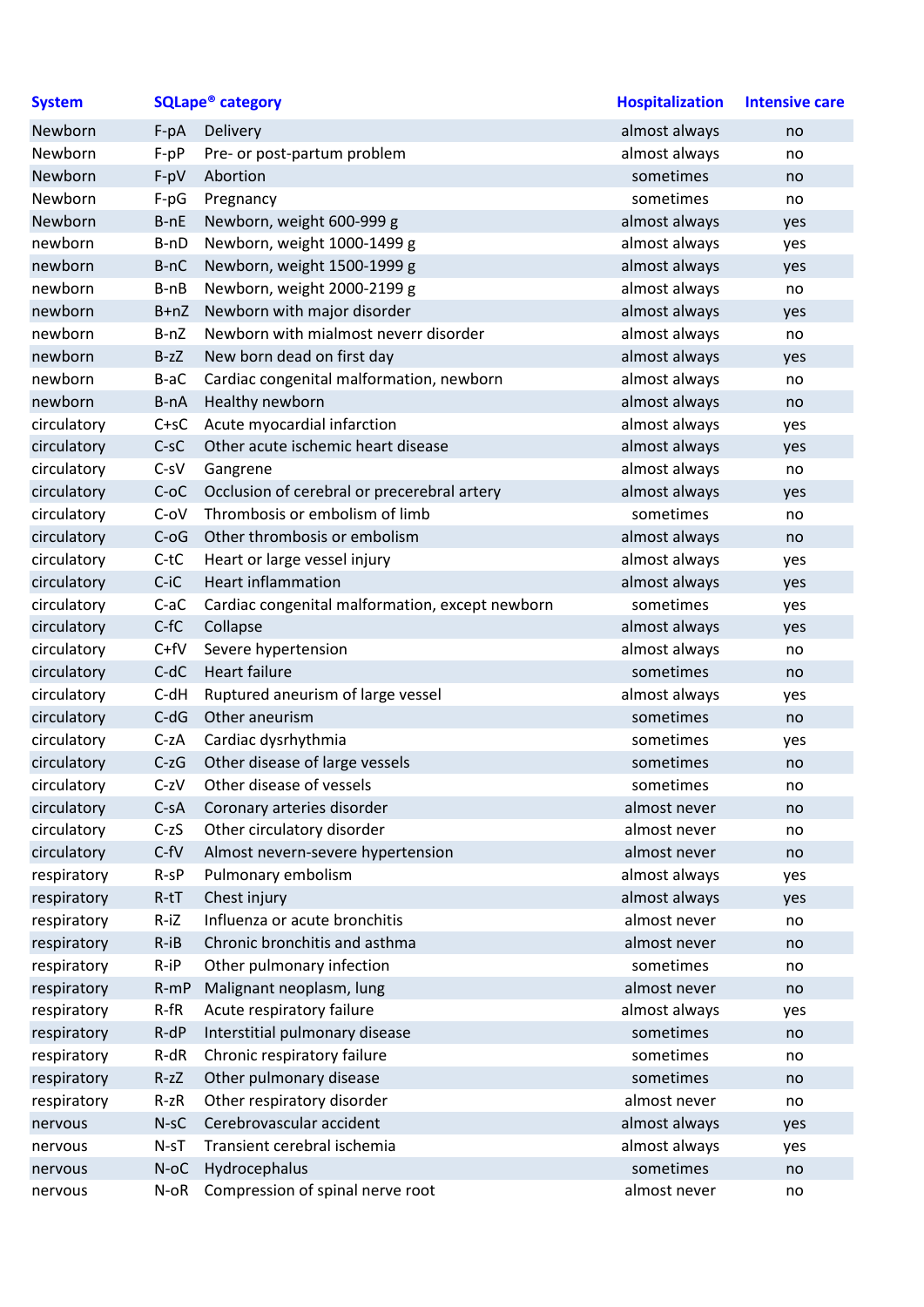| Major intracranial injury<br>$N+tC$<br>nervous                          | almost always<br>yes |  |
|-------------------------------------------------------------------------|----------------------|--|
| $N-tC$<br>Mialmost neverr cerebral injury<br>nervous                    | almost always<br>yes |  |
| $N-iC$<br>Meningitis or encephalitis<br>nervous                         | almost always<br>yes |  |
| N-iM<br>Guillain-Barre syndrome<br>nervous                              | almost always<br>no  |  |
| $N-iS$<br>Multiple sclerosis<br>nervous                                 | almost never<br>no   |  |
| $N-hC$<br>Almost nevern traumatic cerebral hemorrhage<br>nervous        | almost always<br>yes |  |
| N-mC Malignant neoplasm, brain<br>nervous                               | almost never<br>no   |  |
| N-mN Neoplasm of nerve<br>nervous                                       | almost never<br>no   |  |
| Benign neoplasm of brain<br>$N-bC$<br>nervous                           | almost never<br>no   |  |
| Parkinson's disease<br>$N-dP$<br>nervous                                | almost never<br>no   |  |
| N-dM Extended paralysis<br>nervous                                      | sometimes<br>no      |  |
| $N-dC$<br>Degenerative disease of brain<br>nervous                      | almost never<br>no   |  |
| $N$ -fE<br>Epilepsy<br>nervous                                          | almost never<br>no   |  |
| N-fM<br>Migraine<br>nervous                                             | almost never<br>no   |  |
| $N-fN$<br>Neuralgia<br>nervous                                          | almost never<br>no   |  |
| Other disease of the brain<br>$N-zC$<br>nervous                         | almost always<br>no  |  |
| Cerebral disorder<br>$N-zS$<br>nervous                                  | almost never<br>no   |  |
| Disease of the spinal cord<br>N-zM<br>nervous                           | sometimes<br>no      |  |
| Urinary tract obstruction<br>U-oU<br>urinary                            | sometimes<br>no      |  |
| U+iU<br>Major urinary infection<br>urinary                              | sometimes<br>no      |  |
| U-iU<br>Mialmost neverr urinary infection<br>urinary                    | almost never<br>no   |  |
| U-mU Malignant neoplasm, urinary organ<br>urinary                       | almost never<br>no   |  |
| $U$ -b $P$<br>Prostatic hyperplasia<br>urinary                          | almost never<br>no   |  |
| U-fR<br>Acute nephropathy<br>urinary                                    | almost always<br>yes |  |
| Chronic nephropathy<br>$U-dR$<br>urinary                                | sometimes<br>no      |  |
| End stage renal disease<br>$U$ -d $T$<br>urinary                        | sometimes<br>no      |  |
| <b>Bladder disease</b><br>U-zV<br>urinary                               | sometimes<br>no      |  |
| Other urinary disease<br>urinary<br>U-zU                                | almost never<br>no   |  |
| Intestinal obstruction<br>digestive<br>D-ol                             | almost always<br>no  |  |
| digestive<br>D-iP<br>Peritonitis                                        | almost always<br>no  |  |
| digestive<br>Complicated gastrointestinal ulcer<br>D+il                 | almost always<br>no  |  |
| D-il<br>Gastroenteritis or gastrointestinal ulcer<br>digestive          | almost never<br>no   |  |
| digestive<br>D-iC<br>Inflammatory entero-colitis                        | sometimes<br>no      |  |
| digestive<br>Gastrointestinal specified infection<br>D-iD               | sometimes<br>no      |  |
| digestive<br>Malignant neoplasm of stomach<br>$D-mS$                    | almost never<br>no   |  |
| Malignant neoplasm of intestine<br>digestive<br>$D-ml$                  | almost never<br>no   |  |
| digestive<br>Malignant neoplasm of anus or rectum<br>$D-mR$             | almost never<br>no   |  |
| Intestine diverticula with complication or fistula<br>digestive<br>D-dl | almost always<br>no  |  |
| digestive<br>$D-dD$<br>Gastrointestinal haemorrhage                     | almost always<br>no  |  |
| $D-fZ$<br>digestive<br>Functional digestive disorder                    | almost never<br>no   |  |
| Uncomplicated hernia<br>digestive<br>D-zH                               | sometimes<br>no      |  |
| Other disease of esophagus<br>digestive<br>D-zO                         | almost never<br>no   |  |
| Other disease of small intestine<br>digestive<br>$D-zT$                 | sometimes<br>no      |  |
| digestive<br>Other digestive disease<br>D-zZ                            | sometimes<br>no      |  |
| hepatic<br>Biliary obtruction without complication<br>$H$ -0 $B$        | almost never<br>no   |  |
| hepatic<br>$H$ -iH<br>Hepatitis                                         | almost never<br>no   |  |
| hepatic<br>Acute pancreatitis<br>$H$ -i $P$                             | almost always<br>no  |  |
| Cholecystitis or angiocholitis<br>hepatic<br>$H - iB$                   | almost always<br>no  |  |
| Malignant neoplasm of the liver<br>hepatic<br>$H-mH$                    | almost never<br>no   |  |
|                                                                         |                      |  |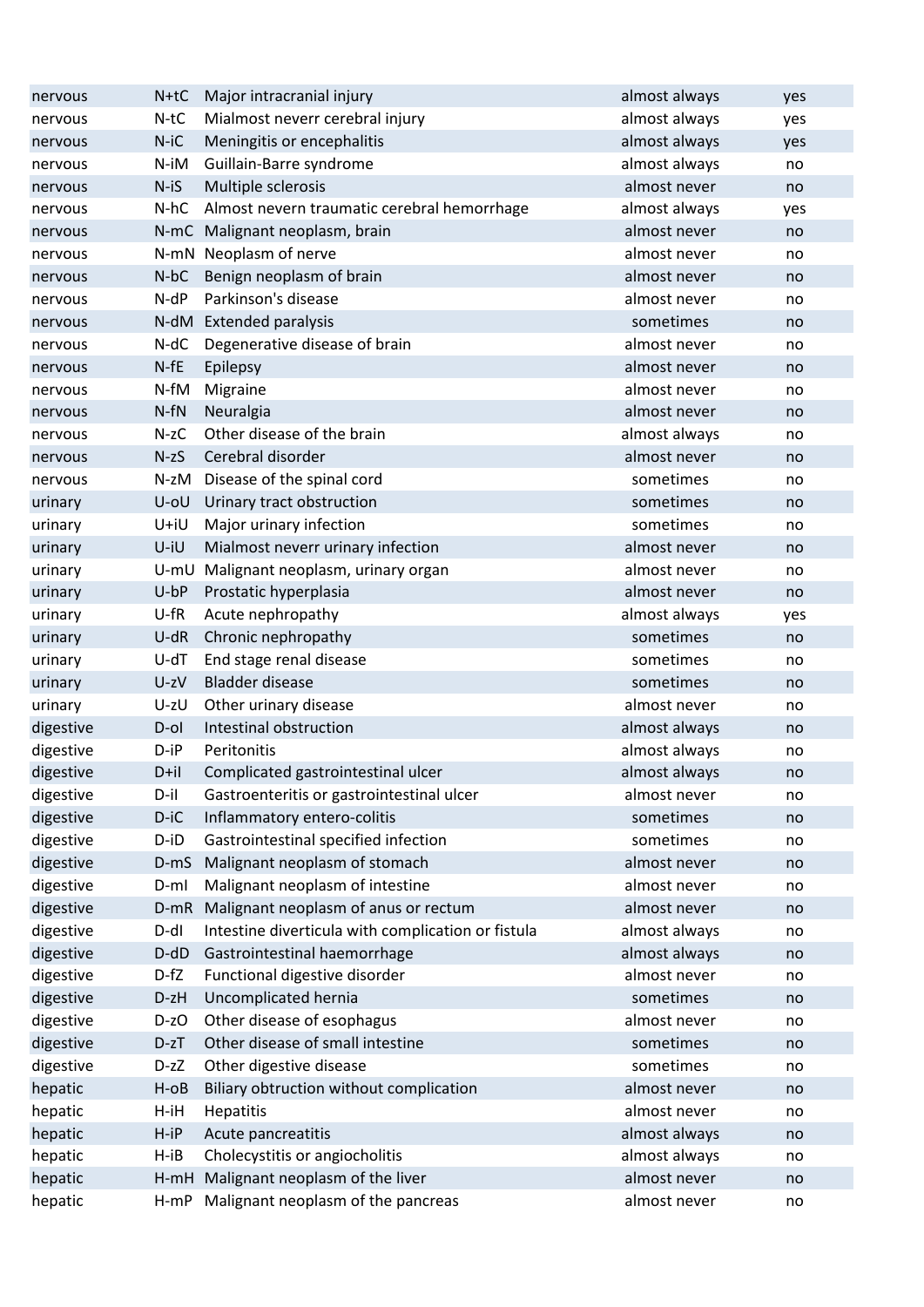| hepatic    | $H-dH$     | Liver cirrhosis                         | almost never  | no  |
|------------|------------|-----------------------------------------|---------------|-----|
| hepatic    | $H-dP$     | Chronic pancreatitis                    | sometimes     | no  |
| hepatic    | $H-fB$     | Other biliary disorder                  | almost never  | no  |
| hepatic    | $H-zH$     | Other liver disease                     | almost always | no  |
| endocrine  | $E+dD$     | Diabetes with coma or ketoacidosis      | almost always | no  |
| endocrine  | $E-dD$     | Diabetes without complication           | almost never  | no  |
| endocrine  | $E$ -fT    | Thyroid disorders                       | almost never  | no  |
| endocrine  | $E-zS$     | Other endocrine disease                 | almost never  | no  |
| blood      | $S - iS$   | Sepsis                                  | almost always | yes |
| blood      | $S+iZ$     | Severe infection                        | almost always | yes |
| blood      | $S-IZ$     | <b>Bacterial infection</b>              | sometimes     | no  |
| blood      |            | S-mM Acute myeloid leukemia             | almost never  | no  |
| blood      | S-mL       | Acute lymphoid leukemia                 | almost never  | no  |
| blood      | $S-mS$     | Lymphoma, other hematopoietic neoplasm  | almost never  | no  |
| blood      |            | S-mO Secondary malignant neoplasm, bone | almost never  | no  |
| blood      | S-dL       | Agranulocytosis                         | almost always | no  |
| blood      | $S-dS$     | Cachexia                                | sometimes     | no  |
| blood      | $S+dl$     | Acquired immunodeficency syndrome       | almost never  | no  |
| blood      | $S-dI$     | Other immune disorder                   | almost never  | no  |
| blood      | $S-fT$     | Disseminated intravascular coagulopathy | almost always | yes |
| blood      | S-fA       | Deficiency anemia                       | almost never  | no  |
| blood      | $S-zA$     | Other anemia                            | almost never  | no  |
| blood      | $S-zT$     | Other coagulation disorder              | sometimes     | no  |
| blood      | $S-fZ$     | Metabolic or blood disorder             | almost never  | no  |
| blood      | S-fM       | Metabolic disease or general symptoms   | sometimes     | no  |
| blood      | $S-fL$     | Hyperlipidemia                          | almost never  | no  |
| locomotion | $L-tT$     | Skull injury                            | almost always | no  |
| locomotion | L-tV       | Vertebral column injury                 | almost always | no  |
| locomotion | L-tC       | Fracture of pelvis                      | sometimes     | no  |
| locomotion | $L-tB$     | Arm and forearm injury                  | almost never  | no  |
| locomotion | $L-tJ$     | Leg injury                              | almost never  | no  |
| locomotion | L-tL       | Other muskuloskeletal injury            | almost never  | no  |
| locomotion | $L-tZ$     | Other severe injury                     | almost always | yes |
| locomotion | L-iO       | Musculoskeletal infection               | almost always | no  |
| locomotion | L+iL       | Severe musculoskeletal inflammation     | sometimes     | no  |
| locomotion | $L$ -i $L$ | Polyarthritis and other inflammation    | almost never  | no  |
| locomotion | $L$ -iG    | Gout and secondary arthropathies        | almost never  | no  |
| locomotion | $L+dO$     | Severe degenerative disease of bone     | sometimes     | no  |
| locomotion | $L-dV$     | Degenerative disease of vertebra        | sometimes     | no  |
| locomotion | $L-dG$     | Degenerative disease of knee            | almost never  | no  |
| locomotion | $L-dO$     | Degenerative disease of other bones     | almost never  | no  |
| locomotion | $L-zC$     | Other spinal disease                    | sometimes     | no  |
| locomotion | $L$ -fV    | Back pain                               | almost never  | no  |
| locomotion | L-zM       | Muscular disease                        | almost never  | no  |
| female     | F-iO       | Infection of the ovary                  | sometimes     | no  |
| female     | $F-IZ$     | Other infection of female organ         | almost never  | no  |
| female     | $F-mG$     | Malignant neoplasm of genital organs    | almost never  | no  |
| female     |            | F-mM Malignant neoplasm of the breast   | almost never  | no  |
| female     | $F-bZ$     | Benign neoplasm of female organ         | almost never  | no  |
| female     | $F-zZ$     | Other female disease                    | almost never  | no  |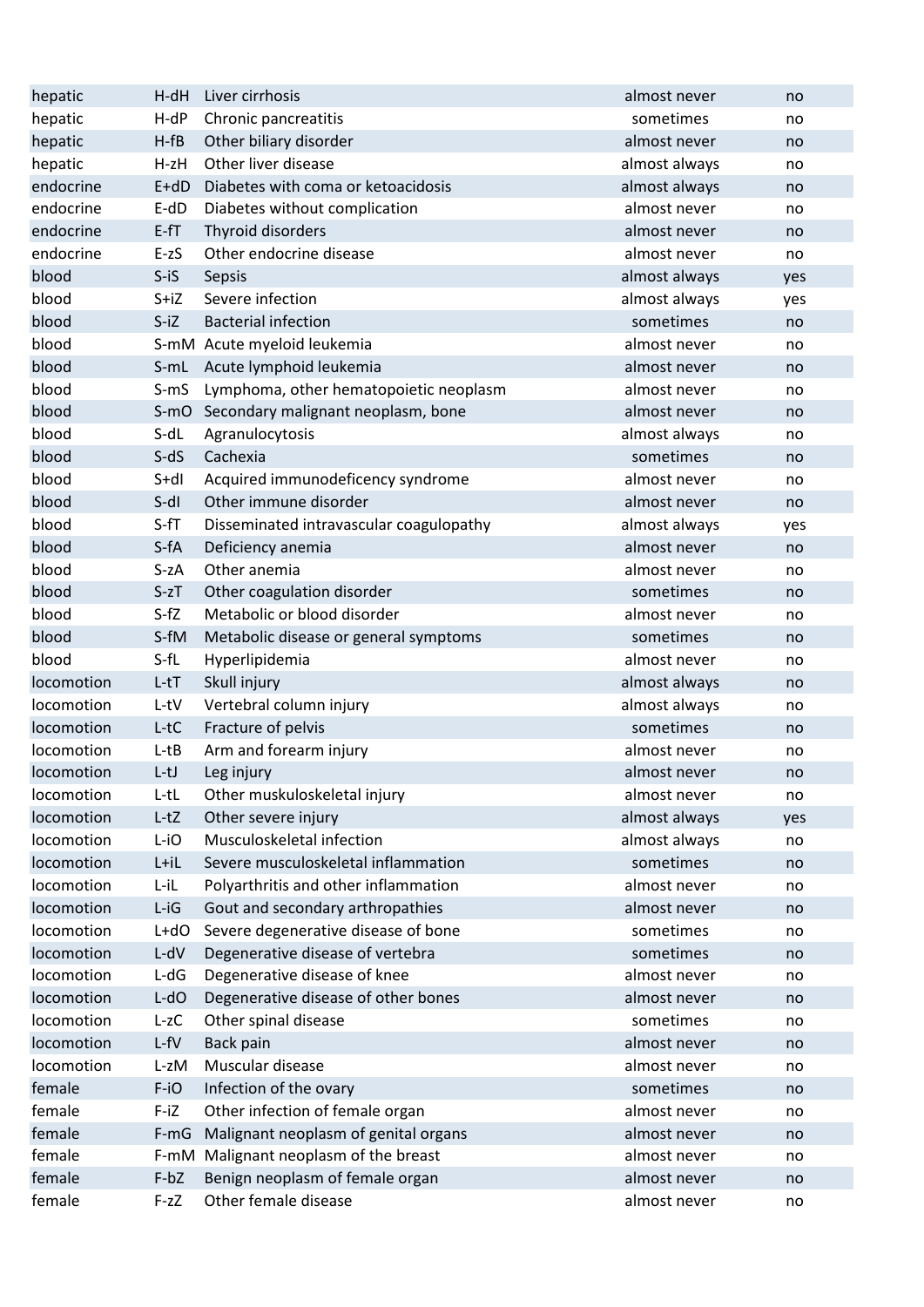| cutaneous     | T+tT       | Third degree or extended burns                 | almost always | yes |
|---------------|------------|------------------------------------------------|---------------|-----|
| cutaneous     | $T-tT$     | Open wound and superficial burns               | sometimes     | no  |
| cutaneous     | $T-tS$     | Superficial injury                             | almost never  | no  |
| cutaneous     | $T - iB$   | <b>Extended bullous dermatose</b>              | almost always | no  |
| cutaneous     | $T + iS$   | Skin abscess                                   | sometimes     | no  |
| cutaneous     | T-iS       | Localised skin infection                       | almost never  | no  |
| cutaneous     | $T - iT$   | Inflammatory dermatitis                        | almost never  | no  |
| cutaneous     | T-mS       | Malignant neoplasm, skin                       | almost never  | no  |
| cutaneous     | $T-dS$     | Skin ulcer                                     | sometimes     | no  |
| cutaneous     | T-dD       | Decubitus ulcer                                | sometimes     | no  |
| cutaneous     | $T-zZ$     | Other skin disease                             | almost never  | no  |
| cutaneous     | $T-zT$     | Obesity                                        | almost never  | no  |
| ocular        | Y-iO       | Eye infection                                  | sometimes     | no  |
| ocular        | Y-tO       | Eye injury                                     | sometimes     | no  |
| ocular        | Y-dO       | Glaucoma                                       | almost never  | no  |
| ocular        | Y-zZ       | Disease of anterior chamber                    | almost never  | no  |
| ocular        | $Y-zP$     | Disease of posterior chamber                   | sometimes     | no  |
| ORL           | O+iO       | Severe upper respiratory infection             | almost always | no  |
| <b>ORL</b>    | O-iO       | Other upper respiratory infection              | almost never  | no  |
| ORL           |            | O-mO Malignant neoplasm, upper respiratory     | almost never  | no  |
| <b>ORL</b>    | $O-zV$     | Giddiness and deafness                         | almost never  | no  |
| psychic       | P-tD       | Depression                                     | almost never  | no  |
| psychic       | $P-fH$     | Psychosis, hallucination and delirium          | sometimes     | no  |
| psychic       | $P-dZ$     | Dementia                                       | almost never  | no  |
| psychic       | $P-ZA$     | Aalmost neverrexia nervosa                     | sometimes     | yes |
| psychic       | $P - XA$   | Alcohol abuse, uncomplicated                   | almost never  | no  |
| psychic       | $P - xS$   | Other substance abuse, uncomplicated           | almost never  | no  |
| psychic       | $P+XS$     | Substance abuse, complicated                   | almost always | yes |
| psychic       | $P-zZ$     | Other psychiatric disorder                     | almost never  | no  |
| other         | $Z-zG$     | Transplant rejection                           | almost always | yes |
| other         | $Z + zX$   | Poisoning                                      | sometimes     | no  |
| other         | $Z-tZ$     | Injury of aalmost neverther internal organ     | almost always | yes |
| other         |            | Z-mC Chemotherapy                              | almost never  | no  |
| other         |            | Z-mM Secondary malignant neoplasm, except bone | almost never  | no  |
| other         | $Z-mR$     | Radiotherapy                                   | almost never  | no  |
| other         | $Z-mZ$     | Other malignant neoplasm                       | almost never  | no  |
| other         | $Z-zR$     | Rehabilitation or palliative care              | sometimes     | no  |
| other         | $Z-zD$     | Pain                                           | almost never  | no  |
| other         | $Z$ -iZ    | Infection, almost nevert classified elsewhere  | almost never  | no  |
| other         | $Z-zX$     | Accident                                       | almost never  | no  |
| other         | $Z-zP$     | Transplant recipient                           | almost never  | no  |
| other         | $Z-zZ$     | Other disorders                                | almost never  | no  |
| other         | $Z-fD$     | Organ donation                                 | almost always | no  |
| other         | Z-zM       | Without valid information                      | almost never  | no  |
| complications | $Z-cA$     | Anesthesia complication                        | almost never  | no  |
| complications | $Z-cS$     | Surgical complication                          | almost never  | no  |
| complications | $Z$ -c $P$ | Possible surgical complication                 | almost never  | no  |
| complications | $Z-cN$     | New born complication                          | almost never  | no  |
| complications | $Z$ -c $D$ | Drug complication                              | almost never  | no  |
| complications | $Z-cT$     | Decubitus and thrombo-embolic complications    | almost never  | no  |
|               |            |                                                |               |     |